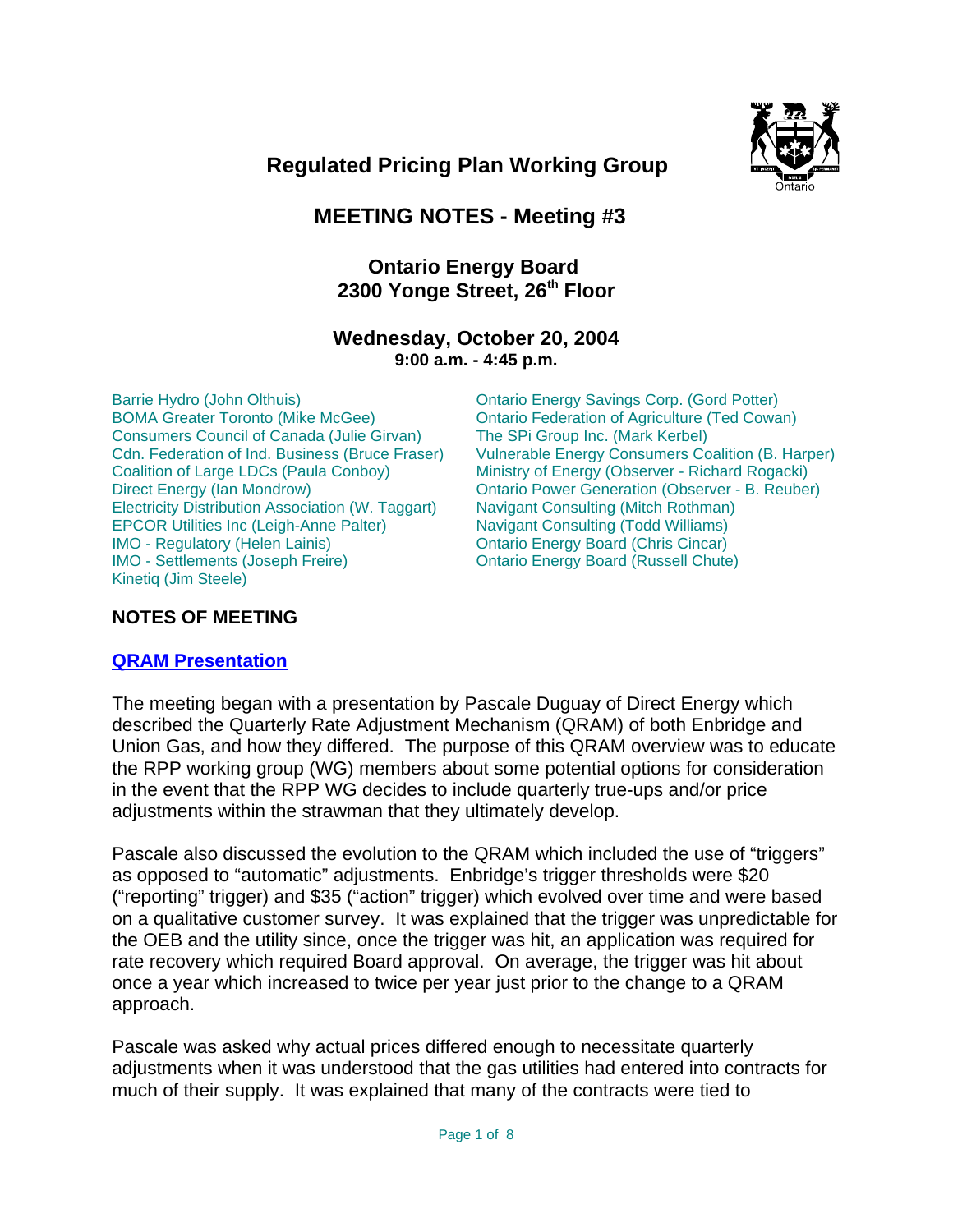fluctuating market price indices and only a small percentage were totally fixed in terms of price. The primary rationale for the contracts was to guarantee adequate supply, as opposed to price, for their customers.

As part of the QRAM, Enbridge essentially only has discretion in the final quarter. It is in this end-of-year true-up that Enbridge also accounts for customer migration. All variances in the Purchased Gas Variance Account (PGVA) are deemed to be commodity but there are other costs included such as those for load balancing. In one particular quarter, load balancing accounted for over 80% of the total PGVA.

In terms of migration, the billing system accumulates the amount owed by each system supply customer and they are required to pay for what they used when they exit system supply. *[Note: It was clarified after the meeting that "migration" within the context above accounts for both "moves" outside of the utility's territory and "switches" to a retailer].*

It was also explained that no notice is provided to system supply customers prior to a rate adjustment/true-up. The customer is informed only when they receive their first bill following an adjustment (i.e., after-the-fact).

A working group member explained that providing prior notification (e.g., 1 month) results in a stale (i.e., less accurate) price forecast. Therefore, in determining the appropriate notice period, it requires finding a balance between the length of the notice period and the relevancy of the price. For example, it is expected that, the longer the notice period is, the less accurate/relevant the price forecast will be which results in a higher variance account and subsequent true-up.

It was noted that electricity is different from gas. As a result, zero notice may be acceptable in gas but may be unacceptable for electricity, particularly in the first couple of years for the RPP (or until consumers become more accustomed to it).

For *Union's* QRAM, the *main differences* from *Enbridge's* include: the quarterly rate change and clearing of PGVA is automatic (i.e., no thresholds), the clearing of the PGVA is included in the gas commodity charge (i.e., not a separate line item on the bill) and the clearing is based on prospective 12-month volumetric forecast. In other words, it amounts to clearing the previous quarter variances (actual and forecast), including previous forecasting error over 12 months. There is also no final fiscal year-end true-up.

**Note: The above noted QRAM presentation is posted on the web site, along with the** meeting notes].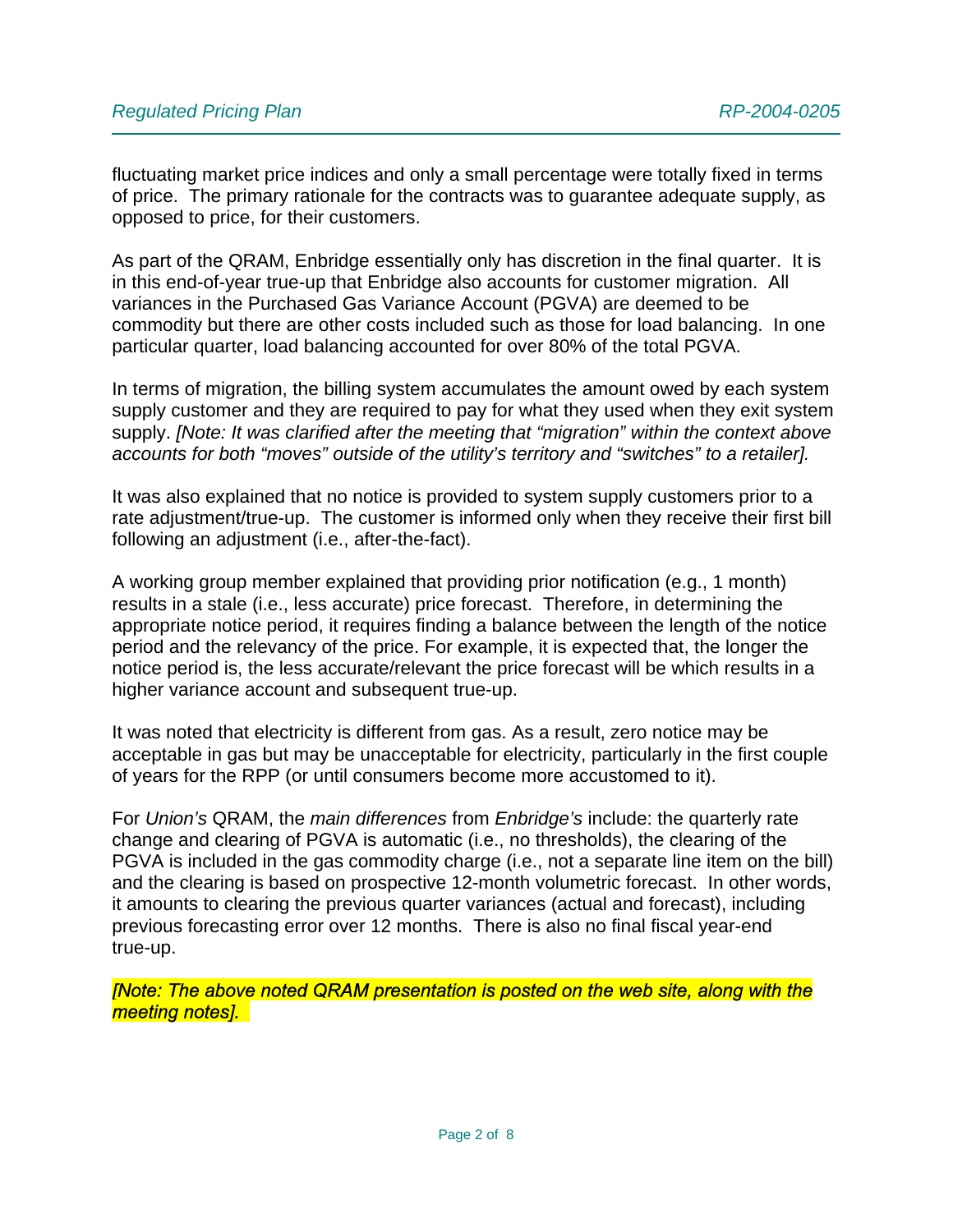#### **Review of Meeting Notes**

The meeting notes were discussed from the WG's second meeting. Other than a few additions and some minor clarifications, the meeting notes were accepted. Once revised, these meeting notes will be posted on the OEB web site along with the presentations.

#### Action Items from Previous Meeting

Action items from the meeting notes were discussed. Board staff noted that they had met with the lead staff person (L. Reid) of the Smart Metering WG where it was clarified that the meters being recommended must be able to accommodate hourly data. A RPP WG member (also involved in the SM WG) stated that there are still documents circulating amongst the WG which suggested otherwise. Board staff committed to resolving this outstanding conflict. *[Note: Board staff subsequently forwarded an e-mail from L. Reid which confirmed that the meters being recommended would be capable of accommodating hourly data and, therefore, both Critical Peak Pricing and passing through the hourly Ontario energy price (HOEP) would be possible. This is now considered a closed issue].*

Board staff also noted that the response received from the Ministry, on the question regarding whether seasonal pricing was an option in the first year, was not clear and that they were awaiting further clarification. Board staff suggested that the WG proceed on the assumption that seasonal pricing was an option, for the time being, since seasonal pricing would be similar to tiered pricing if the price levels for each season were all announced prior to the RPP going into effect.

Board staff reported that they were still in the process of getting an inventory/matrix of the timing forthcoming distribution rate increases. The request was made for this information from fellow Board staff but development of the matrix was still a work-inprogress. *[Action: Board staff to provide matrix to WG once it is completed].*

The IMO had provided a line chart illustrating prices for each season based on the average history to date, since market opening, for each hour of the day. It showed relatively little difference between the seasons. However, it was noted that it needed to be taken into account that these include two extremes (e.g., the past summer had low temperatures).

Navigant presented a second chart with bars illustrating the average HOEP for each month over the same period. The degree to which prices can vary between the seasons became much more evident with prices in May-June 2002 of \$30-\$38/MWh, August-September 2002 of \$70-\$82/MWh, February-March 2003 of \$89/MWh-\$85/MWh and May-June 2003 of \$45/MWh. It also became evident from the chart that prices in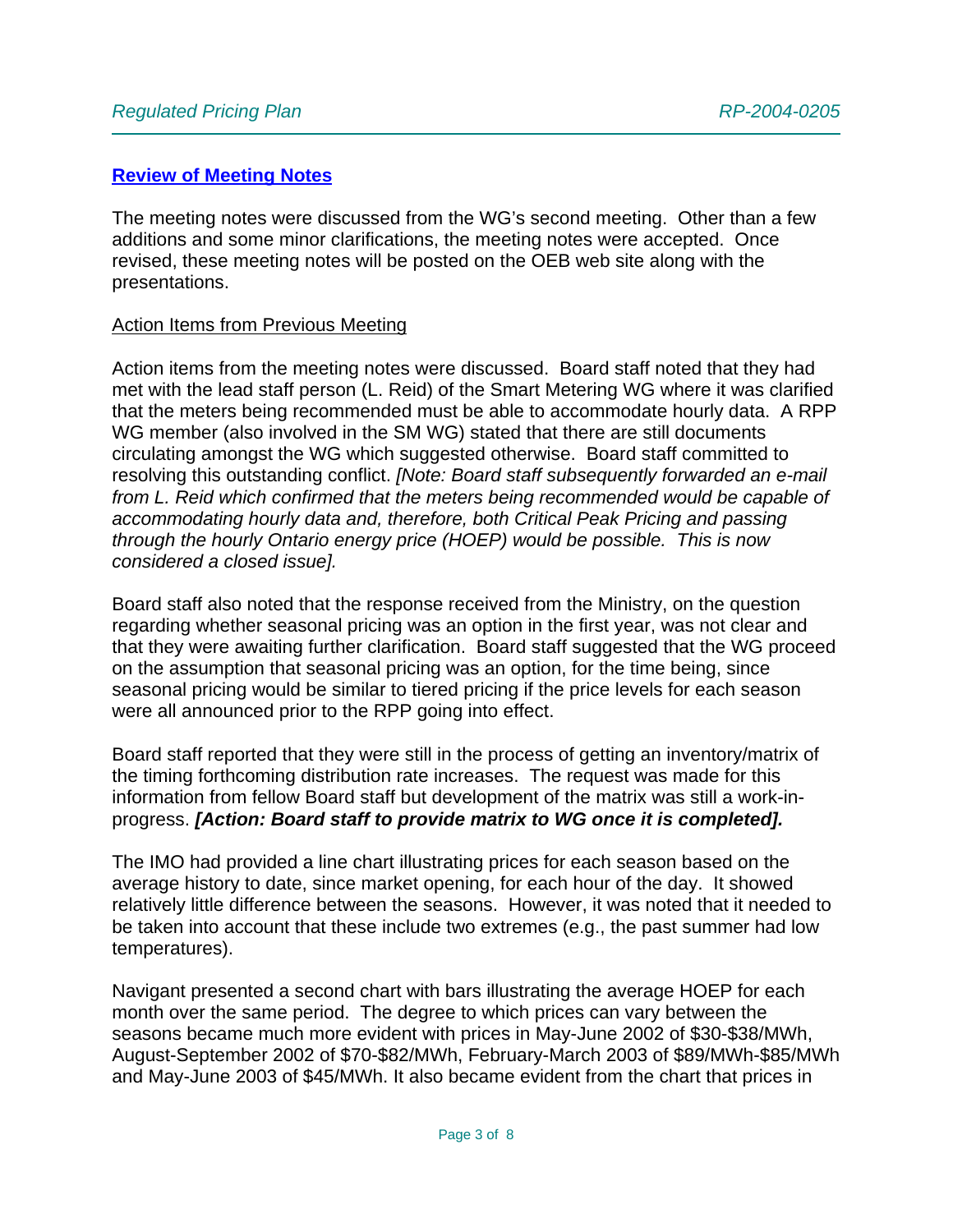October and November were comparable to summer/winter prices. As a result, Navigant suggested that it may be appropriate to think of summer/fall/winter as one season and spring as a second season.

Navigant reminded the working group that these charts illustrate the HOEP and, for RPP purposes, the Regulated Asset/Global Adjustment should have a dampening effect.

#### **RPP Strawmen Presentation**

**Note: Please see the accompanying presentation posted on the OEB web site for** context. The intention is not to reiterate the full contents of the presentation].

Navigant began the presentation focusing on the strawmen. A working group member noted that it was not possible to read the titles of slides *[Action: For future presentations, Navigant will change the format of slides].*

Navigant explained that the purpose of these strawmen is not to pick one as the "winner". Instead, it was to test the tools against each element and that ultimately the strawman recommended by the working group would be comprised of some mix of elements from some or all of the strawmen in this presentation.

A working group member asked if the intention was to recommend one strawman or a number of options. It was suggested that if there was virtual consensus on a particular strawman as the winner, there would be no point in recommending options. On the other hand, if there was no clear winner, options would be appropriate, however, it would need to be a limited number of well defined options.

Navigant then explained some of the assumptions behind the strawmen such as none included pricing schemes that require smart meters (e.g., Critical Peak Pricing). Also, no price bias has been built into any since this could be incorporated into any of the strawmen.

Navigant also included "variance" simulations for the strawmen based on 1000 random trials. The variances represent deviations from the "expected supply cost" which is about \$4 billion (reflecting the Global Adjustment). The slides show "unfavourable" and "favourable" outcomes. It was clarified, for example, that "unfavourable" represented an "under-collection". The chart showed a relatively strong bias towards creating "unfavourable" variances. It was clarified that these variances were not modelled to include carrying costs which could be material in 2005 when no true-ups will be permitted, under any circumstances, as per the legislation. There was a question regarding from whose perspective is it unfavourable or favourable. *[Action: Navigant to clarify on the slides that it is unfavourable/under-collection "in terms of*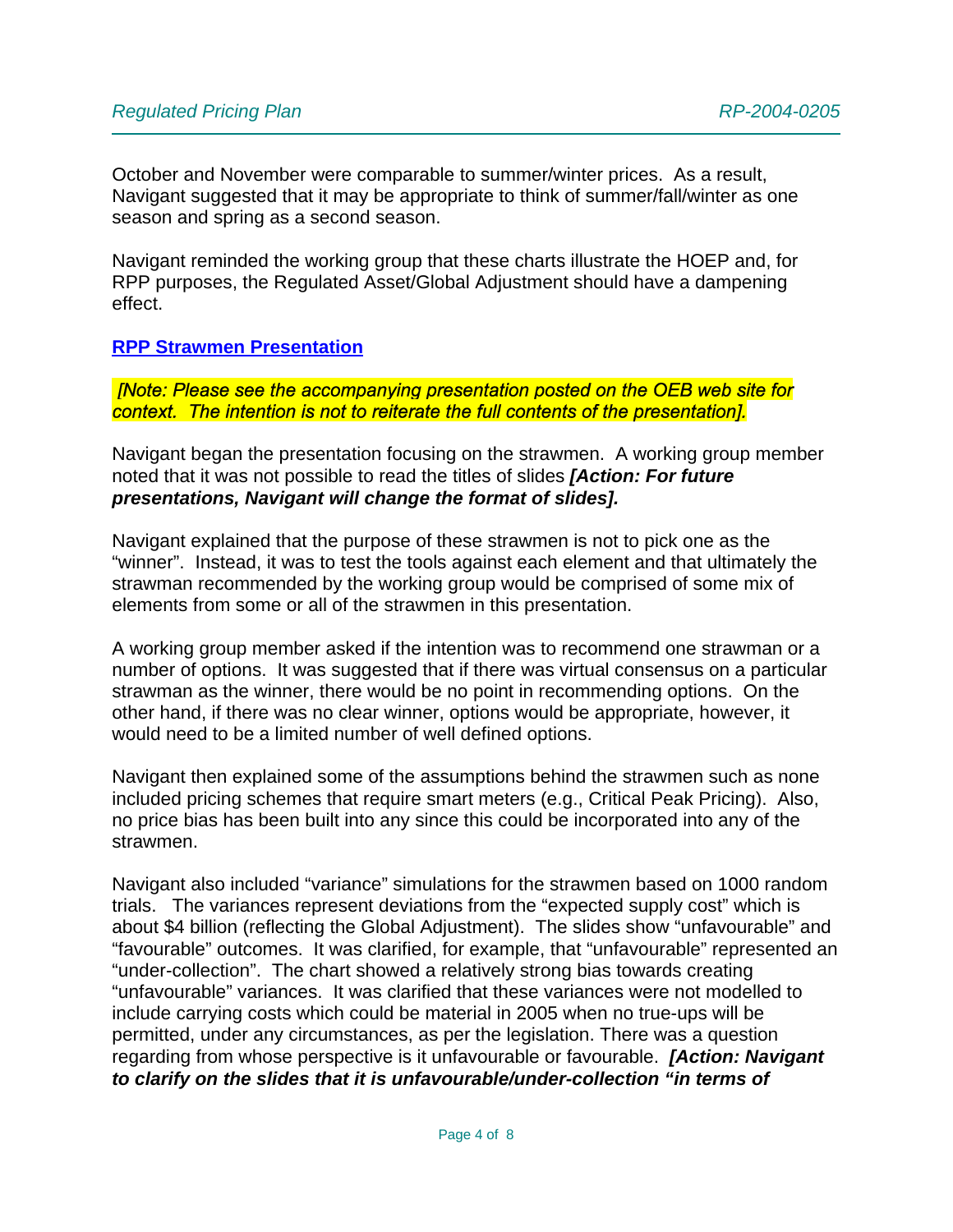#### *consumers"].*

#### **Strawmen**

Discussion began on the strawmen. There were four which were comprised of:

- 1) Minimize Change (from present conditions)
- 2) Maximize Cost Reflectivity
- 3) Maximize Price Stability
- 4) Balanced

For each strawman, there are 9 characteristics/elements examined which include:

- 1) True-Ups
- 2) Rebasing
- 3) Recovery Period
- 4) Tiers
- 5) Seasonality
- 6) Lag Time/Notice
- 7) Entry/Exit
- 8) Transition to Year 2
- 9) Residential & Small Business Classes

It was clarified up-front that there is a need to clearly understand the difference between "rebasing" and "true-ups". True-ups are *retrospective*. Rebasing is *prospective.*

## *1. Minimize Change (from present conditions)*

There was confusion regarding what Lag Time/Notice was intended to mean. It was clarified that "Notice" was the period of time between when consumers are notified of a price change and the price change being implemented. "Lag Time" is the period of time required to calculate the true-up or price adjustment before providing notice. The WG concluded that "Calculation Period" was preferable terminology to Lag Time. *[Action: Navigant to change "lag time" to "calculation period" in the presentation].*

It was noted that providing a lot of "notice", such as 2 months, in addition to the lag time would serve no purpose if the price is stale (i.e., inaccurate). Consumers would probably prefer less notice and a more accurate price forecast in order to reduce the size of (or need for) true-ups. It was also suggested that the need for notice may be more important when the RPP is first implemented and then, as consumers become more accustomed to the price adjustments, the need for or amount of notice will likely decline *[Note: There is no notice provided by Enbridge/Union as explained by Pascale].*

In terms of notice, it was also added that there was a need for the WG to consider the fact that LDCs have different billing periods — monthly, bi-monthly and quarterly — and the notice would likely be included in a bill message or insert.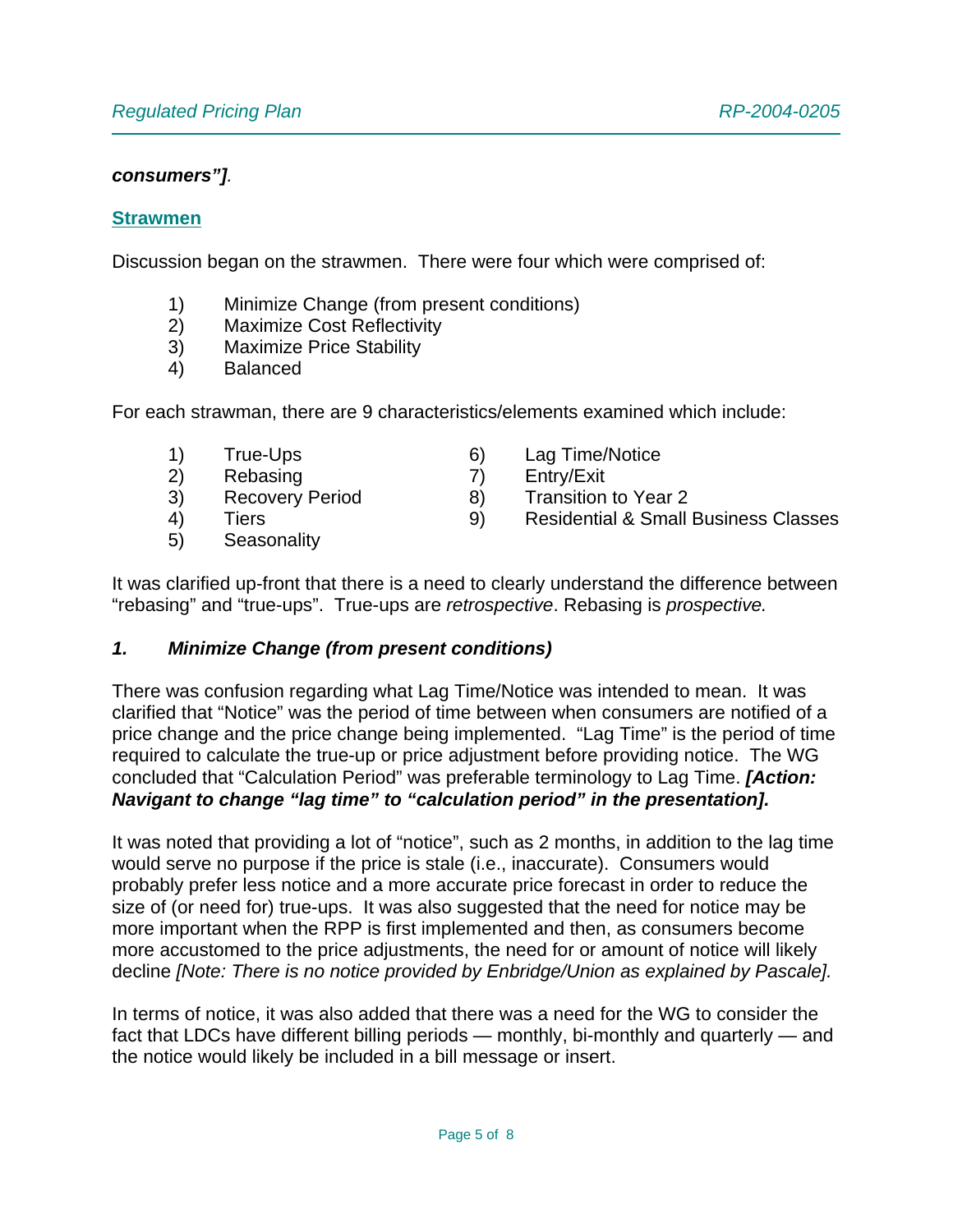The issue of small business versus residential consumers was discussed. This strawman had the two customer classes being treated the same. One WG member was of the view that this was not equitable, under tiered pricing, since small businesses, in most cases, have much higher volumes at the higher price. For example, for one sample utility (Barrie Hydro), 2/3 of residential was below 750 kWh and 1/4 of small business was below 750 kWh. Therefore, it was suggested that small business was subsidizing residential consumers. Another WG member noted that the same issue arises within the residential class; i.e., some under 750 kWh while others are over 2000 kWh and these high volume residential consumers would be subsidizing low volume small business consumers to an even greater degree with differentiated tiers. In addition, with differentiated tiers, there would likely be a need to differentiate the trueups which adds further complexity, particularly for LDCs. Another WG member added that it may be more appropriate to differentiate between customers based on consumption levels.

Navigant presented illustrative charts following the discussion of each strawman. These charts attempt to illustrate the frequency and magnitude of price changes. A WG member noted that these charts were missing important information — the estimated variance balance held by the OPA. *[Action: Navigant to add the estimated OPA variance balance to each slide to provide a more balanced perspective].*

## *2. Maximize Cost Reflectivity*

This strawman would true-up/rebase on a quarterly basis and always clear the variance account at fiscal year-end similar to Enbridge.

A WG member asked why there are not monthly true-ups if this strawman is intended to maximize cost-reflectivity. Navigant responded that they did not believe anything exceeding a quarterly true-up would be acceptable to the WG, since the WG needs to account for price stability to some degree.

It was questioned whether 3 weeks notice was enough. There was a response reminding the WG that the gas utilities provide no notice at all. It was also suggested that Navigant was unaware that there was zero notice until Pascale's presentation and that "no" notice could have been included in this strawman as an option.

There was still some confusion around the lag/notice period so the WG went through an example.

- C True-up calculated in October (for quarter ending Sept 30)
- C Two month notice provided on November 1 (until Dec 31)
- C True-up effected on Jan 1
- C Therefore, start to collect on Jan 1 to recover variance accumulated July 1 Sept 30.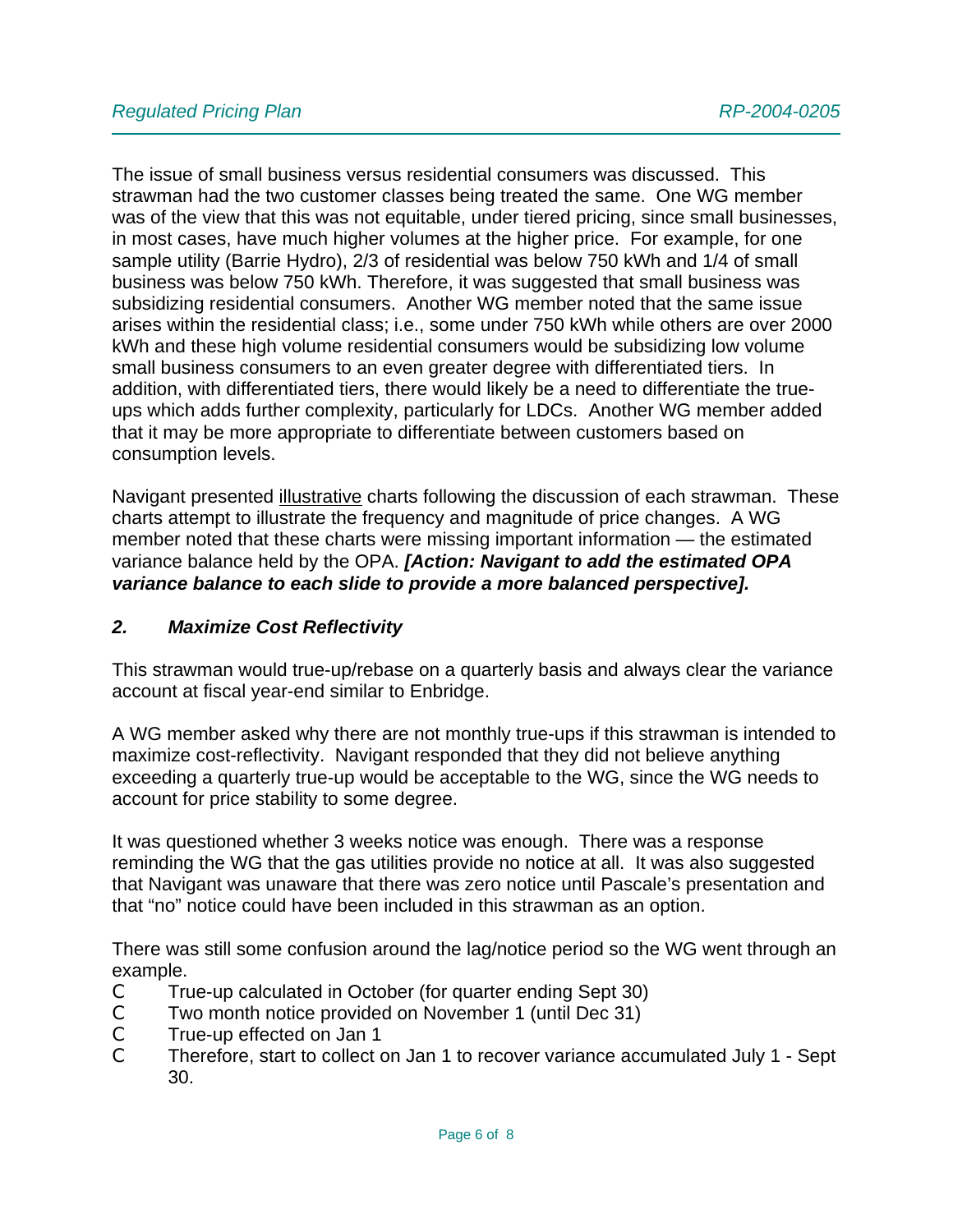This strawman had 3 tiers. The 2<sup>nd</sup> reflecting marginal price in peak season (i.e., only applies winter/summer). The  $3<sup>rd</sup>$  reflecting marginal price at system peak. The  $3<sup>rd</sup>$  tier is intended as a proxy for critical peak pricing (CPP), since CPP requires a smart meter.

It was mentioned that customer mobility is a complex issue, with customers switching to retailers and moving to other LDCs or outside of Ontario. And minimizing the variance balance through an accurate forecast or frequent true-ups reduces the impact and/or the need to directly address these customer mobility issues.

There was then a lengthy discussion regarding forecasts.

When Navigant presented the chart for this strawman, there was a comment that it did not appear to be very stable with a true-up (with no constraints) every 3 months. There was another comment that if gasoline prices remained the same for only one week, everyone would likely think that was very stable.

#### *3. Balanced Strawman*

This is the only strawman with a "materiality trigger" for true-ups (i.e., true-up based on \$ amount rather than a predetermined period of time). Except for the seasonality aspect, it was suggested that this strawman was similar to Union's QRAM.

A WG member noted that one of the problems associated with seasonal pricing for retail consumers is that it is intended to send a price signal but it may not be sending the correct price signal since consumers are billed, for example, in the fall for summer consumption.

Another issue that was raised which is not specific to any one strawman is, if there is a surplus resulting from the current pricing structure (4.7/5.5), would that be used in setting the first RPP price or would the government retain those funds. *[Action: Board staff to contact the Ministry to get feedback regarding this matter].* 

## *4. Maximizing Price Stability*

This is the only strawman of the four that placed a "cap" on the recovery of true-ups and rebasing, with the uncollected amounts above the cap to be carried forward.

The working group ran out of time before they could discuss the *Maximizing Price Stability* strawman. It was decided that the time remaining would be better utilized going around the table and having the WG members list the option for each element that they preferred and/or did not like. This would provide Navigant with material to develop some more defined strawmen for the next meeting. Some WG members noted